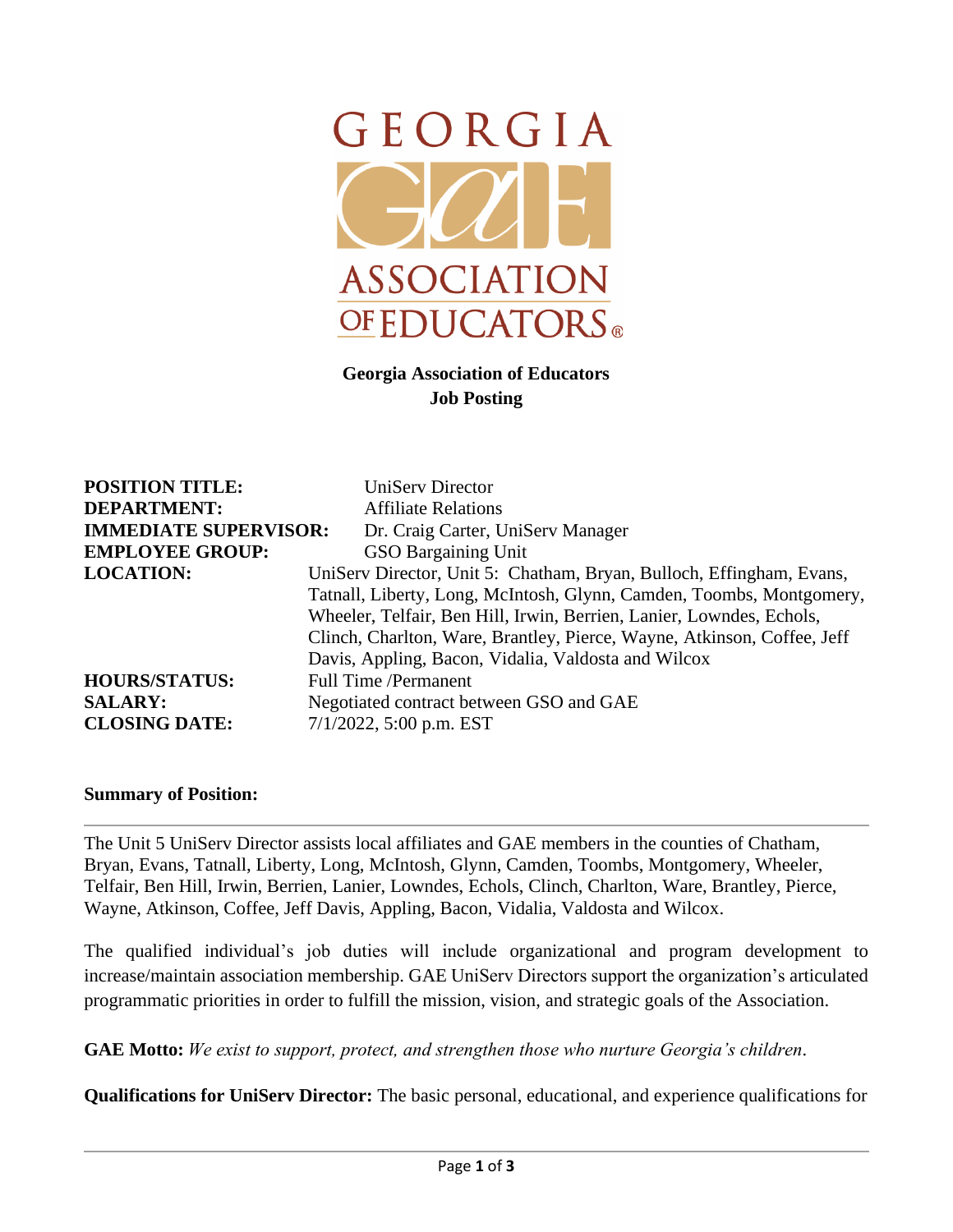the position of GAE UniServ Director are as follows:

- 1. Completion of Bachelor's Degree (Master's Degree preferred);
- 2. Two (2) years of field organizing experience (campaigns, members/constituents/community engagement) or successful completion of Pre-UniServ Training Institute;
- 3. Ability to work independently and self-directed;
- 4. Effective oral and written communication skills;
- 5. Knowledge of word processing and publisher software applications;
- 6. Ability to adapt actions to needs under strenuous and/or adverse circumstances;
- 7. Strong, interpersonal and social skills to work with a wide range of individuals and personalities;
- 8. Dedication to the values, philosophy and mission of the Association;
- 9. Can travel and work flexible work days and work weeks as determined by the needs of the Association; and
- 10. Analyze and provide creative solutions for educational issues.

**GAE UniServ Director Job Description:** GAE UniServ Directors work under the direct supervision of management. The duties and responsibilities of a UniServ Director include, but are not limited to the following:

The GAE UniServ Director will be responsible for the following:

- 1. GAE Membership Organizing and Service Specialist
- 2. Assist assigned local affiliates in membership organizing and actions creating power that moves local, state, and national agenda.
- 3. Assist GAE with membership promotion, recruitment, and retention
- 4. Assist GAE locals in the development of an organizing culture including local and state actions
- 5. Develop and maintain strong, active local affiliates by building deep local infrastructure and capacity
- 6. Identify, recruit, develop and maintain local leaders in the NEA Core Competencies for strong local affiliates
- 7. Develop and train local Association Representatives
- 8. Plan, collaborate, and conduct site visits for the purposes of membership recruitment, retention, and leader development and organizing
- 9. Promote and train local affiliate officers on interest-based agreements
- 10. Assist local affiliate officers with annual employment improvement recommendations for board of education action
- 11. Promote and provide local affiliate training on all GAE\NEA programs and workshops

*Management reserves the right to modify add/or remove duties, and to assign other duties as necessary. In addition, reasonable accommodations may be made to enable individuals with disabilities to perform the essential functions of this position. GAE is an*  equal opportunity employer. The more diverse and inclusive we are, the better our work will be. All employment is decided on the *basis of qualifications, merit and business need.*